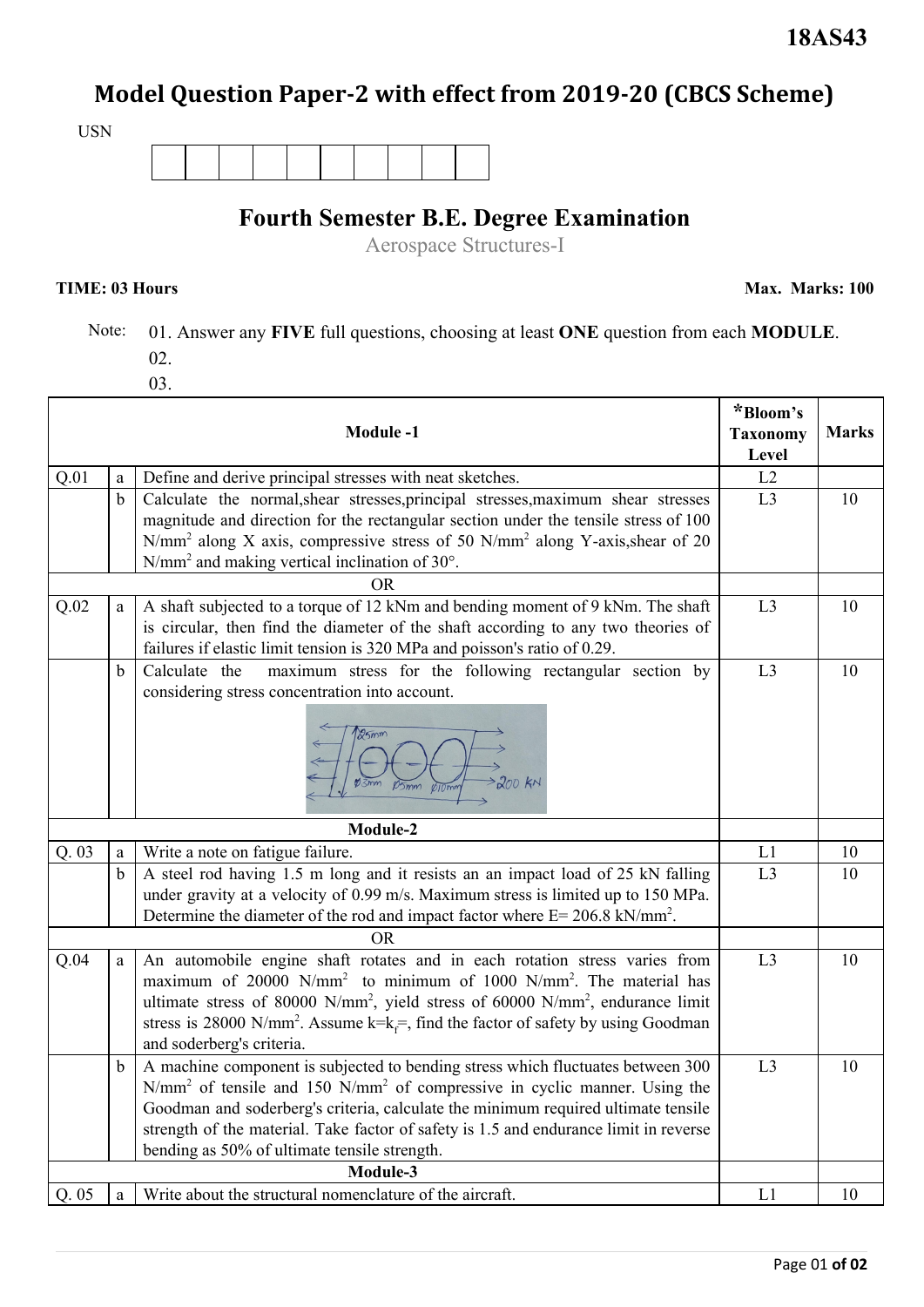## **18AS43**

|       | b           | Illustrate the desirable properties of aircraft propulsion.                           | L1             | 10 |
|-------|-------------|---------------------------------------------------------------------------------------|----------------|----|
|       |             | <b>OR</b>                                                                             |                |    |
| Q. 06 | a           | Explain velocity diagrams with neat sketches.                                         | L1             | 10 |
|       | $\mathbf b$ | An aircraft having a total weight of 45 kN lands on the deck of an aircraft carrier   | L <sub>3</sub> | 10 |
|       |             | and is brought to rest by means of a cable engaged by an arrester hook, as shown      |                |    |
|       |             | in the following Fig. If the deceleration induced by the cable is 3g determine the    |                |    |
|       |             | tension, T, in the cable, the load on an undercarriage strut and the shear and axial  |                |    |
|       |             | loads in the fuselage at the section AA; the weight of the aircraft aft of AA is 4.5  |                |    |
|       |             | kN. Calculate also the length of deck covered by the aircraft before it is brought to |                |    |
|       |             | rest if the touch-down speed is 25 m/s.                                               |                |    |
|       |             |                                                                                       |                |    |
|       |             |                                                                                       |                |    |
|       |             | $.90^{\circ}$                                                                         |                |    |
|       |             |                                                                                       |                |    |
|       |             | 'W<br>Wheel                                                                           |                |    |
|       |             | Arrester<br>reaction R<br>hook                                                        |                |    |
|       |             | Module-4                                                                              |                |    |
| Q. 07 | a           | Explain strain displacement relations.                                                | L1             | 10 |
|       | b           | Calculate the forces in the members of the following truss.                           | L <sub>3</sub> | 10 |
|       |             | 500 N                                                                                 |                |    |
|       |             | 500 N<br>2 <sub>m</sub>                                                               |                |    |
|       |             | 2m                                                                                    |                |    |
|       |             |                                                                                       |                |    |
|       |             |                                                                                       |                |    |
|       |             | 3 <sub>m</sub>                                                                        |                |    |
|       |             |                                                                                       |                |    |
|       |             |                                                                                       |                |    |
|       |             |                                                                                       |                |    |
|       |             | <b>OR</b>                                                                             |                |    |
| Q.08  | a           | Determine the end moments of a fixed-fixed beam of span AB having length 'l'          | L2             | 10 |
|       |             | subjected to point load of P at length of l/4 from the supports (both ends) and at    |                |    |
|       |             | the midpoint. Draw the bending moment diagram by using Clapeyron's moment             |                |    |
|       |             | method.                                                                               |                |    |
|       | b           | Calculate the forces in the members of the following truss.                           | L <sub>3</sub> | 10 |
|       |             |                                                                                       |                |    |
|       |             | 500 N<br>1000 <sub>N</sub><br>30 cm<br>30 cm                                          |                |    |
|       |             | 30 cm<br>500 N                                                                        |                |    |
|       |             | diliuns<br><b>CELLED</b>                                                              |                |    |
|       |             | 40 cm                                                                                 |                |    |
|       |             |                                                                                       |                |    |
|       |             | âА<br>B                                                                               |                |    |
|       |             | isense                                                                                |                |    |
|       |             | Module-5                                                                              |                |    |
| Q.09  | a           | Calculate the total strain energy for the given L section of 60 mm $*120$ m (flange)  | L <sub>3</sub> | 10 |
|       |             | in cross section. Take $E = 2 * 10^5$ MPa and G= 0.8 $* 10^5$ MPa.                    |                |    |
|       |             | ,,,,,,,,,,,,                                                                          |                |    |
|       |             |                                                                                       |                |    |
|       |             |                                                                                       |                |    |
|       |             | 2m                                                                                    |                |    |
|       |             |                                                                                       |                |    |
|       |             | в                                                                                     |                |    |
|       |             | 1 <sub>m</sub>                                                                        |                |    |
|       |             |                                                                                       |                |    |
|       | $\mathbf b$ | A simply supported beam of length 'l' subjected to a point load 'W' at a distance 'a' | L2             | 10 |
|       |             | from one end. Assume the beam having constant cross section with flexural             |                |    |
|       |             | rigidity EI. Find the strain energy of the beam and deflection under the load.        |                |    |